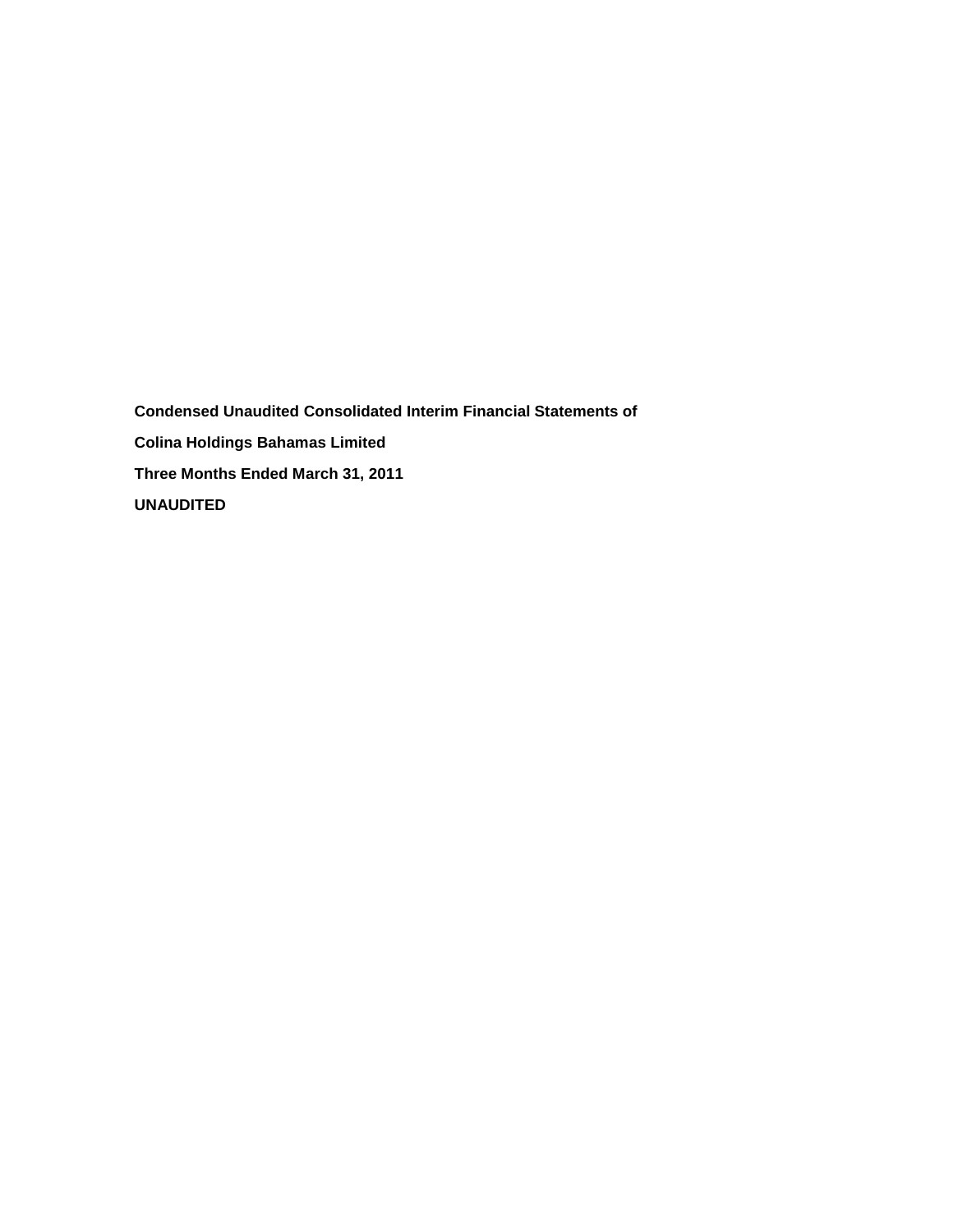#### **Message from the Chairman**

#### Dear Shareholders,

We are pleased again to report positive growth in key financial indicators including net income, shareholder equity and gross revenue for the first three months of the financial year. Net income attributable to the Company's ordinary shareholders for the period January 1, 2011 to March 31, 2011 rose to \$1.6 million or \$0.07 per ordinary share, compared to net income of \$1.4 million or \$0.06 per ordinary share for the same period in the prior year. Similarly, gross premium revenues during the first quarter of 2011 have grown by 3.5% or \$1.1 million relative to the comparable period in 2010.

Returns on the investment portfolio have decreased slightly compared to the prior year due to fluctuations in the local equity market. Net investment income for the quarter stood at \$7.2 million compared to \$7.6 million for the same period in 2010.

General and administrative expenses have decreased by \$0.5 million to \$7.2 million, compared to \$7.7 million for the same period in the prior year. Gross policyholder benefits have increased by \$0.9 million to \$22.3 million compared to the same period in the prior year.

Our high quality investments and disciplined operational capabilities have strengthened the Company's balance sheet. Invested assets remain a significant proportion of the asset base, comprising 80.6% of total assets. Total equity stands at \$117.6 million at March 31, 2011 compared to \$115.5 million at December 31, 2010.

Colina continues to meet many of its strategic financial and operational targets as the economy continues its slow recovery from the effects of global recession. Looking ahead, we are optimistic about 2011. We continue to proceed cautiously to enhance our ability to maximize opportunities for sustained growth opportunities, while ensuring that we maintain our commitment to our policyholders, shareholders and team members.

 $\overline{\phantom{a}}$ 

Terence Hilts Chairman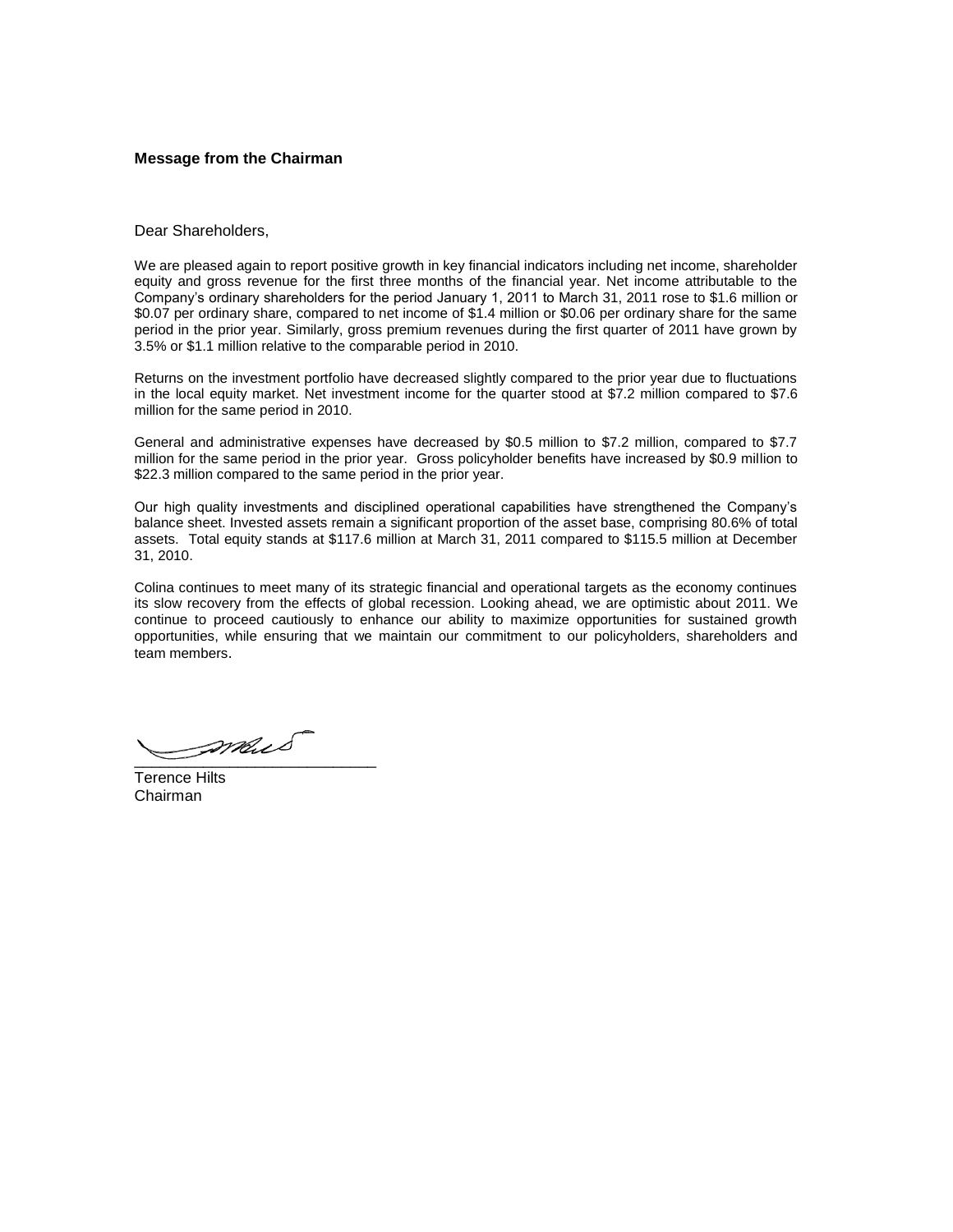### **COLINA HOLDINGS BAHAMAS LIMITED Unaudited Consolidated Interim Balance Sheet**

As at March 31, 2011 with comparative figures as at December 31, 2010 (Expressed in Bahamian dollars)

|                                      | March 31,<br>2011 | December 31,<br>2010 |
|--------------------------------------|-------------------|----------------------|
| <b>ASSETS</b>                        |                   |                      |
| Term deposits                        | \$<br>20,520,591  | \$<br>15,172,686     |
| Investment securities                | 213,657,251       | 207,683,148          |
| Mortgages and commercial loans       | 69,448,167        | 68,877,119           |
| Policy loans                         | 69,036,774        | 69,581,644           |
| Investment properties                | 49,442,770        | 49,248,407           |
| Investment in associates             | 10,822,306        | 10,747,280           |
| Total invested assets                | 432,927,859       | 421,310,284          |
| Cash and demand balances             | 25,052,182        | 20,011,805           |
| Receivables and other assets         | 47,299,342        | 52,296,830           |
| Property and equipment               | 19,865,695        | 19,835,270           |
| Goodwill                             | 10,931,580        | 10,931,580           |
| Other intangible assets              | 1,062,787         | 1,211,359            |
| <b>Total assets</b>                  | \$<br>537,139,445 | \$<br>525,597,128    |
| <b>LIABILITIES</b>                   |                   |                      |
| Provision for future policy benefits | \$<br>314,857,317 | \$<br>311,797,811    |
| Policy dividends on deposit          | 31,587,288        | 31,488,577           |
| Total policy liabilities             | 346,444,605       | 343,286,388          |
| Third party pension liabilities      | 26,555,672        | 26,107,997           |
| Other liabilities                    | 46,537,358        | 40,704,148           |
| <b>Total liabilities</b>             | 419,537,635       | 410,098,533          |
| <b>EQUITY</b>                        |                   |                      |
| Ordinary shares                      | 24,729,613        | 24,729,613           |
| Treasury shares                      | (331, 614)        | (331, 614)           |
| Share premium                        | 5,960,299         | 5,960,299            |
| <b>Revaluation reserve</b>           | 6,988,753         | 6,985,968            |
| Retained earnings                    | 41,300,206        | 39,655,010           |
| Total ordinary shareholders' equity  | 78,647,257        | 76,999,276           |
| Preference shares                    | 26,287,000        | 26,027,000           |
| Total shareholders' equity           | 104,934,257       | 103,026,276          |
| Non-controlling interests            | 12,667,553        | 12,472,319           |
| <b>Total equity</b>                  | 117,601,810       | 115,498,595          |
| <b>Total liabilities and equity</b>  | \$<br>537,139,445 | \$<br>525,597,128    |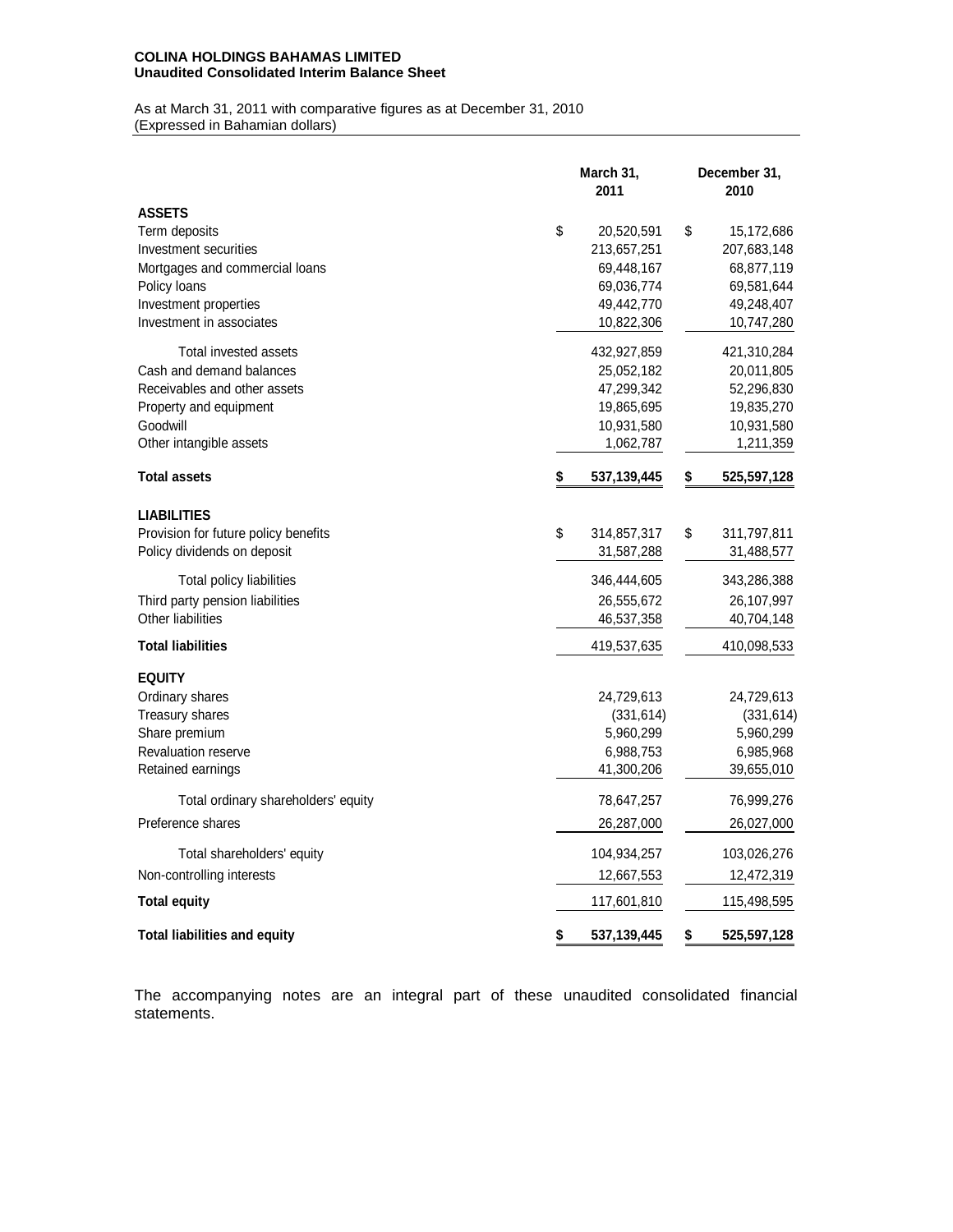#### **COLINA HOLDINGS BAHAMAS LIMITED Unaudited Consolidated Interim Income Statement**

For the three months ended March 31, 2011 with comparative figures for the three months ended March 31, 2010

(Expressed in Bahamian dollars)

|                                                 | 3 Months Ended<br>March 31, 2011 | <b>3 Months Ended</b><br>March 31, 2010 |  |  |  |
|-------------------------------------------------|----------------------------------|-----------------------------------------|--|--|--|
| <b>Revenues:</b>                                |                                  |                                         |  |  |  |
| Premium revenue                                 | \$<br>32,190,700                 | \$<br>31,107,813                        |  |  |  |
| Less: Reinsurance premiums                      | 3,473,189                        | 2,877,933                               |  |  |  |
| Net premium revenue                             | 28,717,511                       | 28,229,880                              |  |  |  |
| Net investment income                           | 7,200,323                        | 7,645,011                               |  |  |  |
| Other income                                    | 1,516,140                        | 1,128,190                               |  |  |  |
| <b>Total revenues</b>                           | 37,433,974                       | 37,003,081                              |  |  |  |
| <b>Benefits and expenses:</b>                   |                                  |                                         |  |  |  |
| Policyholders' benefits                         | 22,273,164                       | 21,311,688                              |  |  |  |
| Less: Reinsurance recoveries                    | 1,166,168                        | 1,928,794                               |  |  |  |
| Net policyholders' benefits                     | 21,106,996                       | 19,382,894                              |  |  |  |
| Changes in provision for future policy benefits | 3,059,506                        | 3,410,672                               |  |  |  |
| General and administrative expenses             | 7,157,969                        | 7,678,634                               |  |  |  |
| Commissions                                     | 2,441,716                        | 3,130,195                               |  |  |  |
| Premium and other tax expense                   | 945,713                          | 869,981                                 |  |  |  |
| Finance costs                                   | 21,636                           | 50,117                                  |  |  |  |
| Other expenses                                  | 358,385                          | 493,444                                 |  |  |  |
| Total benefits and expenses                     | 35,091,921                       | 35,015,937                              |  |  |  |
| Net income for the period:                      | 2,342,053<br>\$                  | 1,987,144<br>\$                         |  |  |  |
| Net income attributable to:                     |                                  |                                         |  |  |  |
| Equity shareholders of the Company              | \$<br>2,105,238                  | \$<br>1,750,342                         |  |  |  |
| Non-controlling interests                       | 236,815                          | 236,802                                 |  |  |  |
| Net income for the period                       | \$<br>2,342,053                  | \$<br>1,987,144                         |  |  |  |
| Basic earnings per ordinary share (Note 4)      | \$<br>0.07                       | \$<br>0.06                              |  |  |  |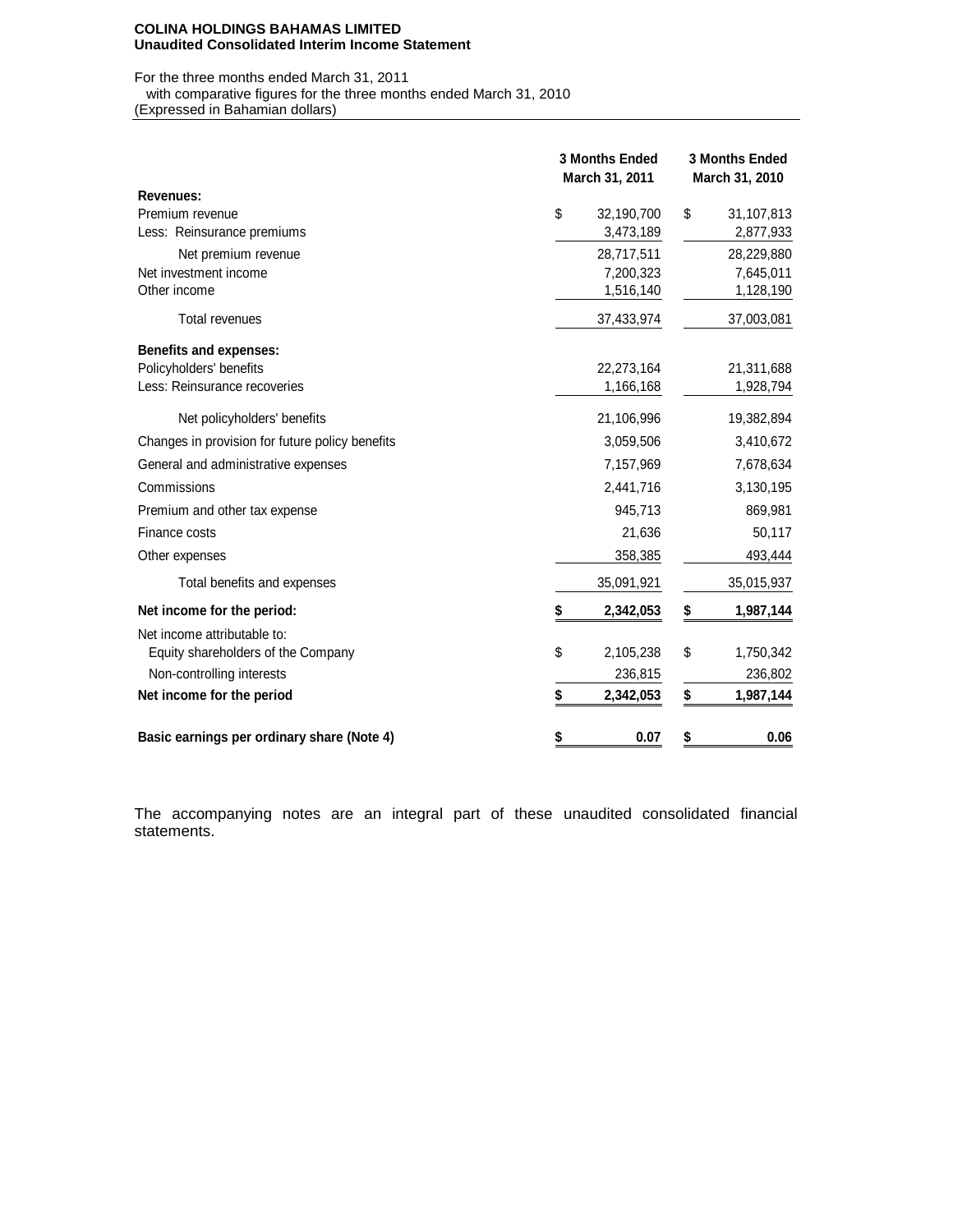#### **COLINA HOLDINGS BAHAMAS LIMITED Unaudited Consolidated Interim Statement of Comprehensive Income**

For the three months ended March 31, 2011

with comparative figures for the three months ended March 31, 2010

(Expressed in Bahamian dollars)

|                                                                              | <b>3 Months Ended</b><br>March 31, 2011 | <b>3 Months Ended</b><br>March 31, 2010 |    |           |  |
|------------------------------------------------------------------------------|-----------------------------------------|-----------------------------------------|----|-----------|--|
| Net income for the period                                                    | \$                                      | 2.342.053                               | \$ | 1.987.144 |  |
| Other comprehensive income:<br>Change in available-for-sale financial assets |                                         | (20, 896)                               |    | (19,993)  |  |
| Other comprehensive (expense) for the period                                 |                                         | (20,896)                                |    | (19,993)  |  |
| Total comprehensive income for the period                                    |                                         | 2,321,157                               |    | 1,967,151 |  |
| Attributable to:                                                             |                                         |                                         |    |           |  |
| Equity shareholders of the Company                                           |                                         | 2,080,311                               |    | 1,726,567 |  |
| Non-controlling interests                                                    |                                         | 240,846                                 |    | 240,584   |  |
| Total comprehensive income for the period                                    |                                         | 2,321,157                               |    | 1,967,151 |  |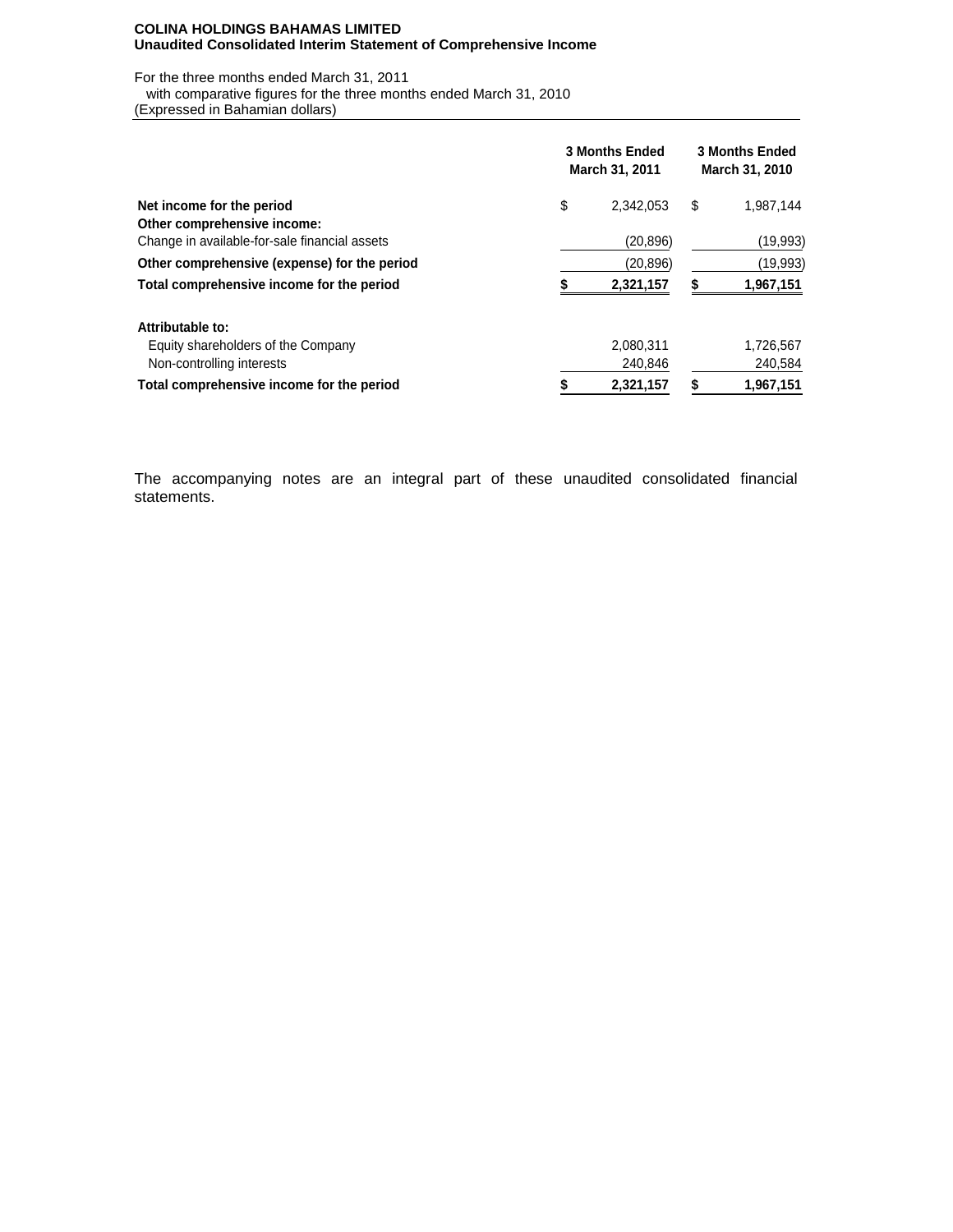### **COLINA HOLDINGS BAHAMAS LIMITED Unaudited Consolidated Statement of Changes in Equity**

## For the three months ended March 31, 2011

 with comparative figures for the three months ended March 31, 2010 (Expressed in Bahamian dollars)

|                                                                                           |    | Ordinary<br><b>Share</b><br>Capital |     | <b>Treasury</b><br><b>Shares</b> | <b>Share</b><br>Premium |   | <b>Revaluation</b><br>Reserve | Preference<br><b>Share</b><br>Capital | <b>Retained</b><br><b>Earnings</b> | Non-controlling<br>Interests | <b>Total</b><br><b>Equity</b> |
|-------------------------------------------------------------------------------------------|----|-------------------------------------|-----|----------------------------------|-------------------------|---|-------------------------------|---------------------------------------|------------------------------------|------------------------------|-------------------------------|
| Balance, January 1, 2010<br>Net loss on remeasurement of<br>available-for-sale securities | S. | 24,729,613 \$                       |     | $(81,615)$ \$                    | 5,960,299 \$            |   | 5,567,530 \$                  | 20,000,000 \$                         | 34,105,176 \$                      | 12,981,905 \$                | 103,262,908                   |
| to fair value                                                                             |    |                                     |     |                                  |                         |   | (19, 993)                     |                                       |                                    |                              | (19, 993)                     |
| Net income for the period                                                                 |    |                                     |     |                                  |                         |   |                               |                                       | 1,750,342                          | 236,802                      | 1,987,144                     |
| Changes in non-controlling interests                                                      |    |                                     |     |                                  |                         |   |                               |                                       |                                    | (2, 175, 354)                | (2, 175, 354)                 |
| Unrealized gain on purchase of shares in subsidiary                                       |    |                                     |     |                                  |                         |   | 774,187                       |                                       |                                    |                              | 774,187                       |
| Issuance of preference shares                                                             |    |                                     |     |                                  |                         |   |                               | 1,130,000                             |                                    |                              | 1,130,000                     |
| Distributions by subsidiaries                                                             |    |                                     |     |                                  |                         |   |                               |                                       |                                    | (115, 350)                   | (115, 350)                    |
| Preference share dividends                                                                |    |                                     |     |                                  |                         |   |                               |                                       | (363, 183)                         |                              | (363, 183)                    |
| Balance, March 31, 2010                                                                   |    | 24,729,613                          | -S  | (81, 615)                        | 5,960,299               |   | 6,321,724                     | 21,130,000                            | 35,492,335                         | 10,928,003                   | 104,480,359                   |
| Balance, January 1, 2011                                                                  | \$ | 24,729,613 \$                       |     | $(331, 614)$ \$                  | 5,960,299 \$            |   | 6,985,968 \$                  | 26,027,000 \$                         | 39,655,010 \$                      | 12,472,319 \$                | 115,498,595                   |
| Net loss on remeasurement of<br>available-for-sale securities                             |    |                                     |     |                                  |                         |   |                               |                                       |                                    |                              |                               |
| to fair value                                                                             |    |                                     |     |                                  |                         |   | (20, 896)                     |                                       |                                    |                              | (20, 896)                     |
| Changes in non-controlling interests                                                      |    |                                     |     |                                  |                         |   |                               |                                       |                                    | (41, 581)                    | (41, 581)                     |
| Net income for the period                                                                 |    |                                     |     |                                  |                         |   |                               |                                       | 2,105,238                          | 236,815                      | 2,342,053                     |
| Unrealized gain on purchase of shares in subsidiary                                       |    |                                     |     |                                  |                         |   | 23,681                        |                                       |                                    |                              | 23,681                        |
| Issuance of preference shares                                                             |    |                                     |     |                                  |                         |   |                               | 260,000                               |                                    |                              | 260,000                       |
| Preference share dividends                                                                |    |                                     |     |                                  |                         |   |                               |                                       | (460, 042)                         |                              | (460, 042)                    |
| Balance, March 31, 2011                                                                   |    | 24,729,613                          | - 5 | (331, 614)                       | 5,960,299               | S | 6,988,753                     | 26,287,000                            | 41,300,206                         | 12,667,553                   | 117,601,810                   |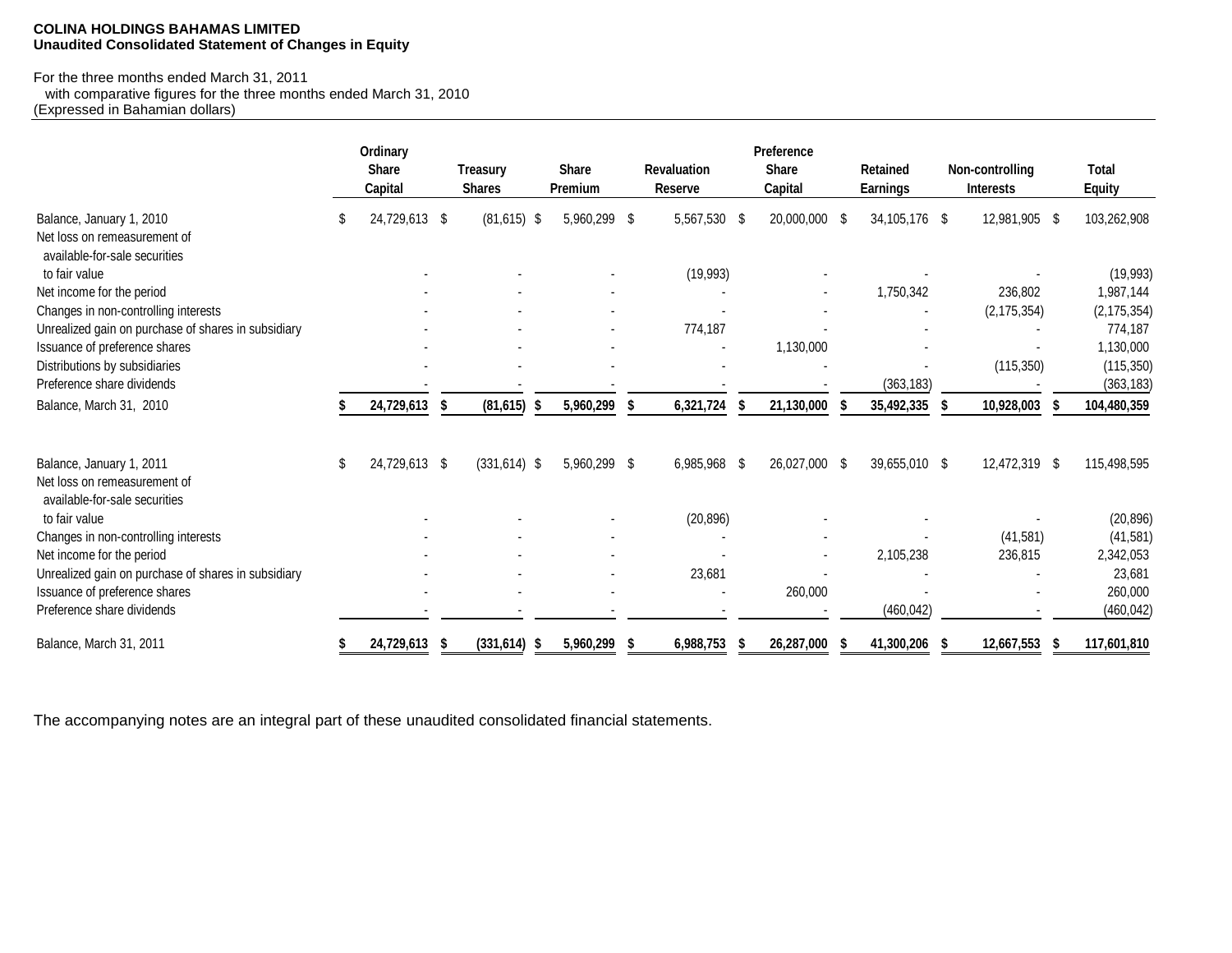#### **COLINA HOLDINGS BAHAMAS LIMITED Unaudited Consolidated Statement of Cash Flows**

### For the three months ended March 31, 2011

with comparative figures for the three months ended March 31, 2010

(Expressed in Bahamian dollars)

|                                                      | <b>3 Months Ended</b><br>March 31, 2011 | <b>3 Months Ended</b><br>March 31, 2010 |               |  |  |
|------------------------------------------------------|-----------------------------------------|-----------------------------------------|---------------|--|--|
| Cash flows from operating activities:                |                                         |                                         |               |  |  |
| Net income                                           | \$<br>2,342,053                         | \$                                      | 1,987,144     |  |  |
| Adjustments to reconcile net income to net cash      |                                         |                                         |               |  |  |
| used in operating activities:                        |                                         |                                         |               |  |  |
| Change in unrealized loss/(gain) on fair value       |                                         |                                         |               |  |  |
| through income securities                            | 151,055                                 |                                         | (778, 382)    |  |  |
| Increase in provision for future policy benefits     | 3,059,506                               |                                         | 3,267,001     |  |  |
| Changes in loss provisions for loans and receivables | 59,410                                  |                                         | 175,457       |  |  |
| Depreciation and amortization charges                | 461,219                                 |                                         | 439,734       |  |  |
| Net realized loss on fair value through              |                                         |                                         |               |  |  |
| income securities                                    | 2,875                                   |                                         | 46,448        |  |  |
| Net realized loss on sale of available-for-sale      |                                         |                                         |               |  |  |
| securities                                           |                                         |                                         | 1,500         |  |  |
| Interest income                                      | (5,848,310)                             |                                         | (6,037,350)   |  |  |
| Dividend income                                      | (516, 046)                              |                                         | (442, 568)    |  |  |
| Finance costs                                        |                                         |                                         | 47,879        |  |  |
| Operating cash flows before changes in operating     |                                         |                                         |               |  |  |
| assets and liabilities                               | (288, 238)                              |                                         | (1, 293, 137) |  |  |
|                                                      |                                         |                                         |               |  |  |
| Changes in operating assets and liabilities:         |                                         |                                         |               |  |  |
| Decrease/(increase) in other assets                  | 4,634,150                               |                                         | (1,505,433)   |  |  |
| Increase in other liabilities                        | 3,715,564                               |                                         | 1,950,984     |  |  |
| Net cash provided by/(used in) operating activities  | 8,061,476                               |                                         | (847, 586)    |  |  |

(Continued)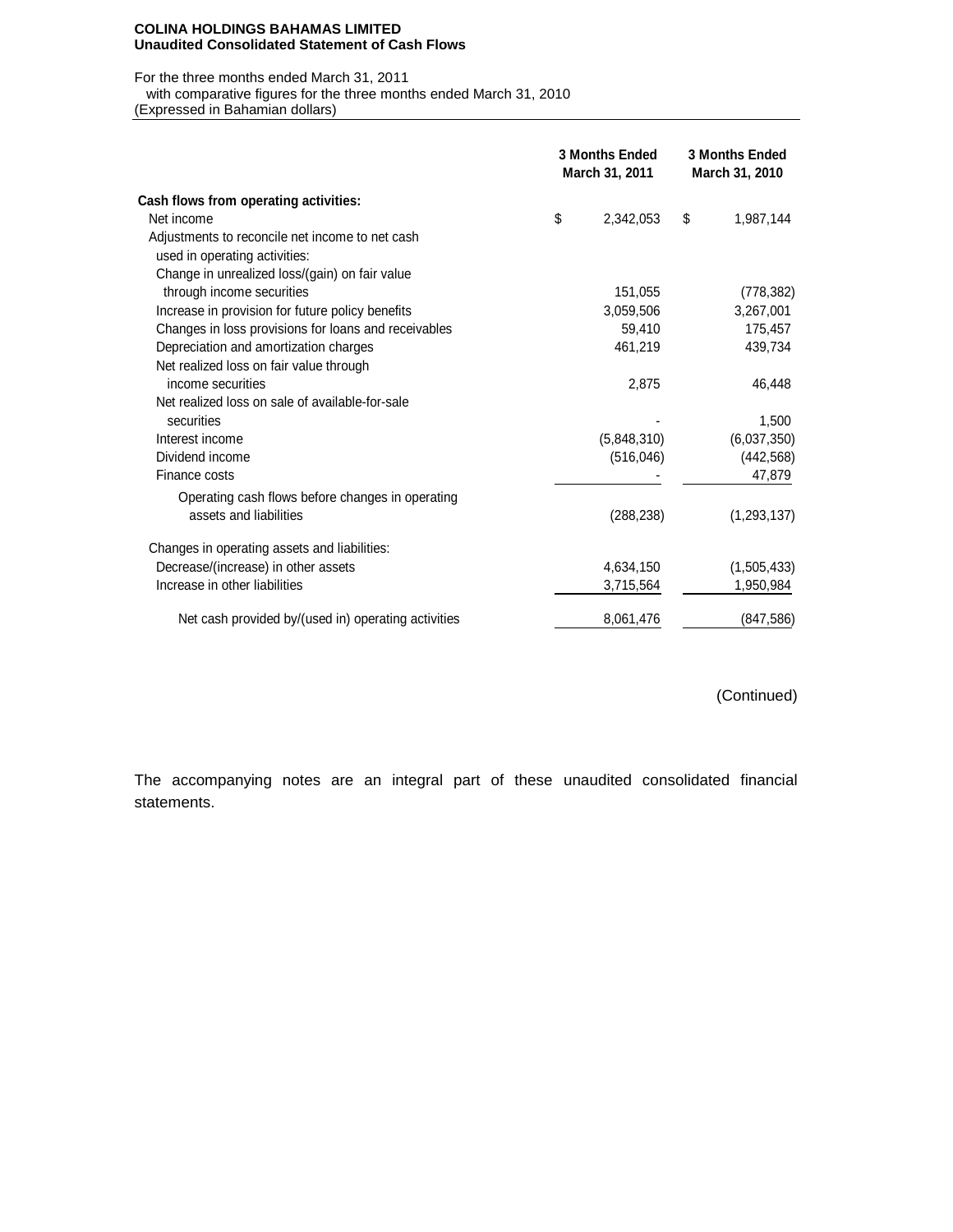#### **COLINA HOLDINGS BAHAMAS LIMITED Unaudited Consolidated Statement of Cash Flows**

### For the three months ended March 31, 2011

with comparative figures for the three months ended March 31, 2010

(Expressed in Bahamian dollars)

|                                                                | <b>3 Months Ended</b><br>March 31, 2011 | <b>3 Months Ended</b><br>March 31, 2010 |
|----------------------------------------------------------------|-----------------------------------------|-----------------------------------------|
| Cash flows from investing activities:                          |                                         |                                         |
| Acquisition of subsidiaries, net of cash acquired              | 23,681                                  | 774,187                                 |
| Decrease /(increase) in term deposits with original maturities |                                         |                                         |
| greater than 90 days                                           | 3,236,327                               | (3,718,364)                             |
| (Increase)/decrease in restricted cash                         | (218)                                   | 395,154                                 |
| Fair value through income securities purchased                 | (6,859,052)                             | (4, 171, 224)                           |
| Proceeds on disposal of fair value through income              |                                         |                                         |
| securities                                                     | 326,107                                 | 1,769,266                               |
| Available-for-sale securities purchased                        | (1,366,950)                             | (421, 417)                              |
| Proceeds on disposal of available-for-sale securities          | 1,750,963                               | 977,085                                 |
| Decrease in loans to policyholders                             | 478,264                                 | 225,329                                 |
| Additions to investment property                               | (194, 363)                              |                                         |
| Net change in mortgage and commercial loans                    | (430, 932)                              | 1,160,152                               |
| Interest received                                              | 6,003,704                               | 5,992,382                               |
| Dividends received                                             | 516,046                                 | 442,568                                 |
| Proceeds on disposal of property and equipment, net            | (400)                                   |                                         |
| Additions to property and equipment                            | (342, 672)                              | (171, 328)                              |
| Net cash provided by investing activities                      | 3,140,505                               | 3,253,790                               |
| Cash flows used in financing activities:                       |                                         |                                         |
| Proceeds from issuance of preference shares                    | 260,000                                 | 1,130,000                               |
| Distributions by subsidiaries                                  |                                         | (115, 350)                              |
| Interest paid on guaranteed investment & other contracts       |                                         | (2, 238)                                |
| Payment of bank loan interest                                  |                                         | (45, 641)                               |
| Dividends paid to preference shareholders                      | (460, 042)                              | (363, 183)                              |
| Repayment of bank loan principal                               |                                         | (2,903,756)                             |
| Net cash used in financing activities                          | (200, 042)                              | (2,300,168)                             |
| Net increase in cash and cash equivalents                      | 11,001,940                              | 106,036                                 |
| Cash and cash equivalents, beginning of period                 | 29,383,586                              | 20,510,737                              |
| Cash and cash equivalents, end of period (Note 3)              | 40,385,526<br>\$                        | 20,616,773<br>\$                        |

(Concluded)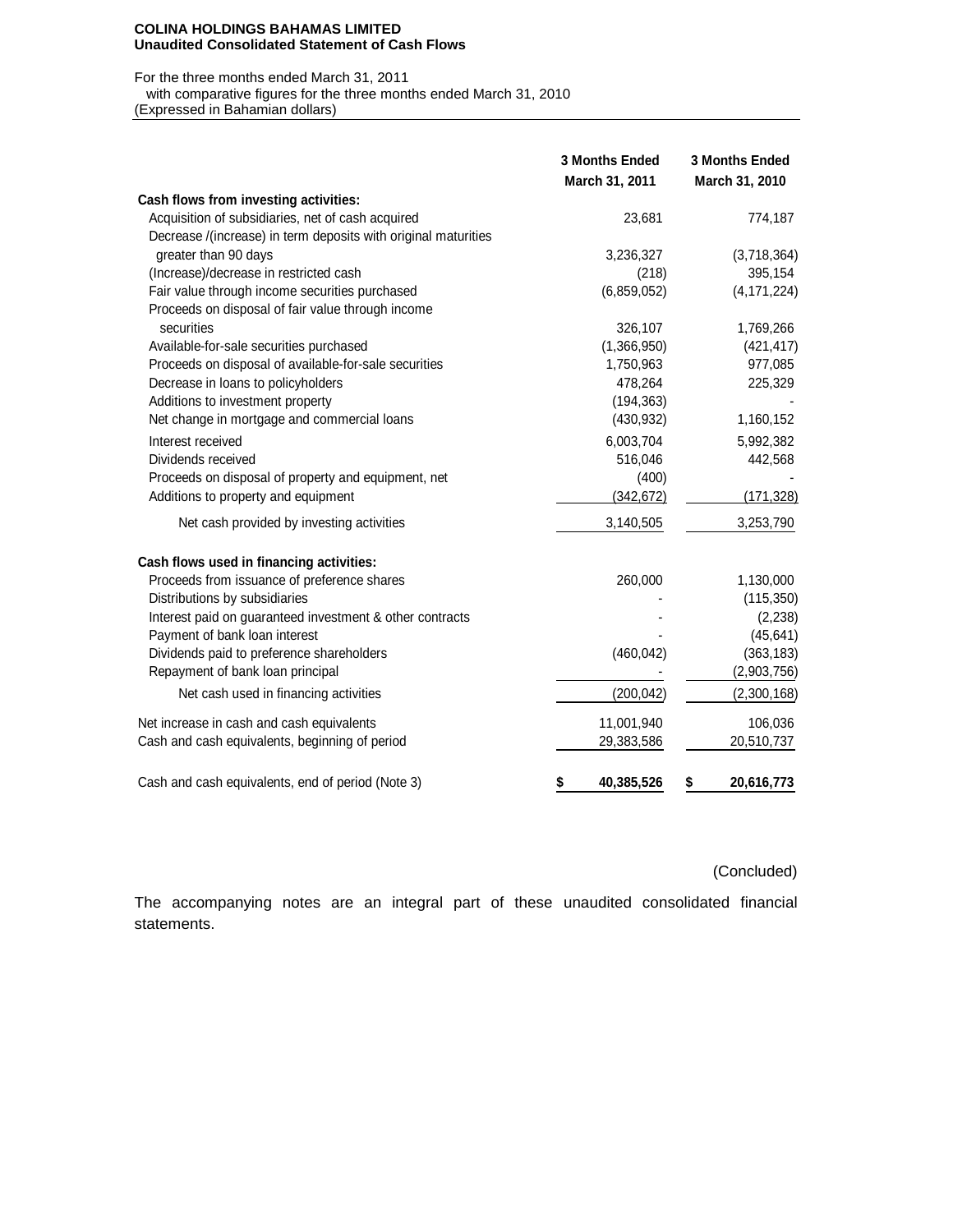For the period ended March 31, 2011 (Expressed in Bahamian dollars)

## **1. General Information**

Colina Holdings Bahamas Limited ("the Company") was incorporated under the laws of the Commonwealth of The Bahamas on July 6, 1993.

The Company acts principally as the holding company of Colina Insurance Limited ("Colina"), a wholly-owned life and health insurer incorporated and registered to operate as a life and health insurer in The Bahamas, The Cayman Islands and The Turks and Caicos Islands.

The ordinary shares of the Company are listed on the Bahamas International Securities Exchange. At March 31, 2011, approximately 58.1% of the Company's issued ordinary shares were owned by A.F. Holdings Ltd. and 41.9% by the Bahamian public.

The registered office of the Company is located at St. Andrew's Court, Frederick Street Steps, P.O. Box N-4805, Nassau, The Bahamas and its principal place of business is located at 308 East Bay Street, P.O. Box N-3013, Nassau, The Bahamas.

# **2. Significant Accounting Policies**

The consolidated financial statements have been prepared in accordance with International Financial Reporting Standards ("IFRS") for interim financial information. Accordingly, they do not include all of the information and footnotes required by IFRS for complete financial statements. In the opinion of management, these unaudited condensed consolidated financial statements reflect all adjustments (consisting of normal recurring accruals) considered necessary for a fair presentation of the Company's financial position and results of operations as at the end of and for the periods presented. All significant intercompany accounts and transactions have been eliminated from these statements. The preparation of unaudited condensed consolidated financial statements in conformity with IFRS requires management to make estimates and assumptions that affect the reported amounts of assets and liabilities and disclosure of contingent assets and liabilities at the date of the financial statements and the reported amounts of revenues and expenses during the reporting period. Actual results could differ from these estimates.

# **3. Cash and Cash Equivalents**

For the purposes of the consolidated statement of cash flows, cash and cash equivalents are comprised of the following:

| Term deposits                              | March 31,<br>2011 | March 31,<br>2010 |             |  |  |
|--------------------------------------------|-------------------|-------------------|-------------|--|--|
|                                            | \$<br>20,520,591  | \$                | 18,359,286  |  |  |
| Less: Deposits with original maturities of |                   |                   |             |  |  |
| greater than 90 days                       | (1, 104, 370)     |                   | (7,239,156) |  |  |
| Short-term deposits                        | 19,416,221        |                   | 11,120,130  |  |  |
| Cash and demand balances                   | 25,052,182        |                   | 11,653,516  |  |  |
| Less: Restricted cash balances             | (1,002,906)       |                   | (350, 472)  |  |  |
| Less: Bank overdraft                       | (3.079.971)       |                   | (1,806,401) |  |  |
| Total cash and cash equivalents            | 40,385,526        |                   | 20,616,773  |  |  |